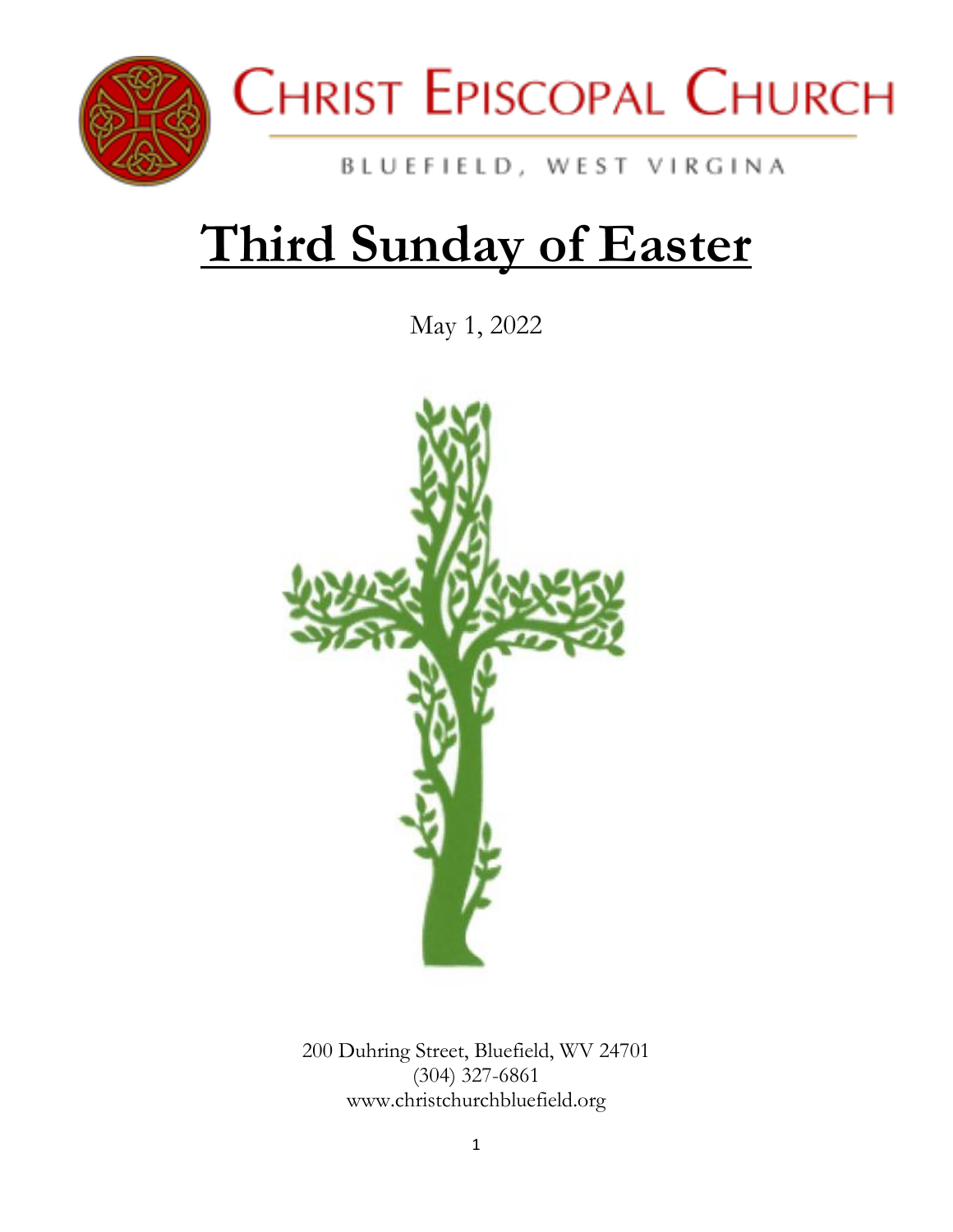## Prelude

## The Processional Hymn *Welcome, happy morning!* **H179**

*Celebrant* Alleluia! Christ is Risen! *People* The Lord is Risen indeed! Alleluia!

*Ringing of the bells*

## The Collect for Purity

### *Celebrant*

Almighty God, to you all hearts are open, all desires known, and from you no secrets are hid: Cleanse the thoughts of our hearts by the inspiration of your Holy Spirit, that we may perfectly love you, and worthily magnify your holy Name; through Christ our Lord. *Amen.*

| Hymn of Praise | Allelia! Sing to Jesus! | <b>H460</b> |
|----------------|-------------------------|-------------|
|                |                         |             |

## The Collect for the Day

O God, whose blessed Son made himself known to his disciples in the breaking of bread: Open the eyes of our faith, that we may behold him in all his redeeming work; who lives and reigns with you, in the unity of the Holy Spirit, one God, now and for ever. *Amen.*

## The First Lesson *Acts 9:1-6*

Saul, still breathing threats and murder against the disciples of the Lord, went to the high priest and asked him for letters to the synagogues at Damascus, so that if he found any who belonged to the Way, men or women, he might bring them bound to Jerusalem. Now as he was going along and approaching Damascus, suddenly a light from heaven flashed around him. He fell to the ground and heard a voice saying to him, "Saul, Saul, why do you persecute me?" He asked, "Who are you, Lord?" The reply came, "I am Jesus, whom you are persecuting. But get up and enter the city, and you will be told what you are to do."

*Lector* The Word of the Lord. *People* Thank be to God!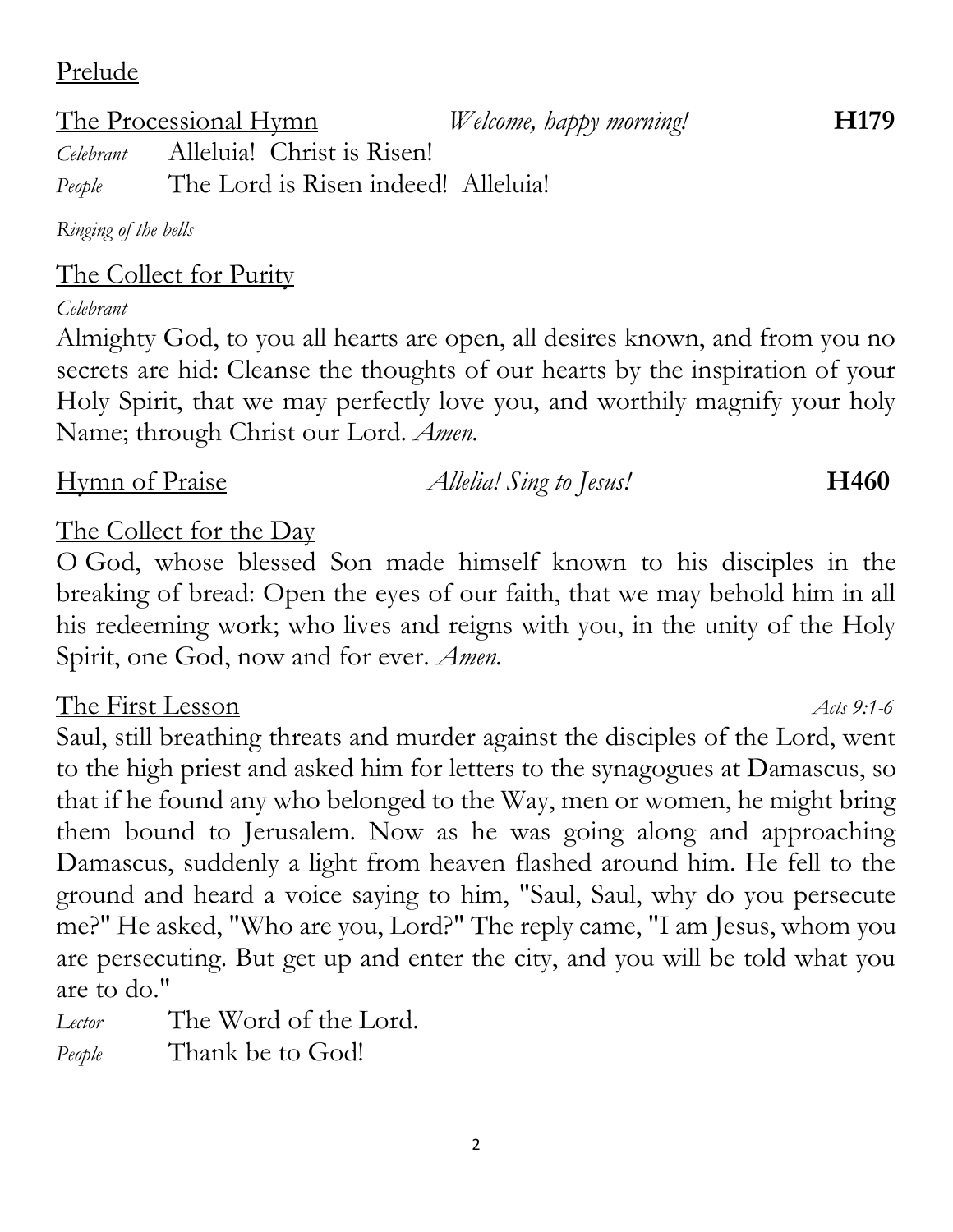*The Psalm will be read responsively by whole verse*

- 1. I will exalt you, O Lord, because you have lifted me up and have not let my enemies triumph over me.
- 2. O Lord my God, I cried out to you, and you restored me to health.
- 3. You brought me up, O Lord, from the dead; you restored my life as I was going down to the grave.
- 4. Sing to the Lord, you servants of his; give thanks for the remembrance of his holiness.
- 5. For his wrath endures but the twinkling of an eye, his favor for a lifetime.
- 6. Weeping may spend the night, but joy comes in the morning.
- 7. While I felt secure, I said, "I shall never be disturbed. You, Lord, with your favor, made me as strong as the mountains."
- 8. Then you hid your face, and I was filled with fear.
- 9. I cried to you, O Lord; I pleaded with the Lord, saying,
- 10. "What profit is there in my blood, if I go down to the Pit? will the dust praise you or declare your faithfulness?
- 11. Hear, O Lord, and have mercy upon me; O Lord, be my helper."
- 12. You have turned my wailing into dancing; you have put off my sackcloth and clothed me with joy.
- 13. Therefore, my heart sings to you without ceasing; O Lord my God, I will give you thanks for ever.

The Second Lesson*Revelation 5:11-14*

I looked, and I heard the voice of many angels surrounding the throne and the living creatures and the elders; they numbered myriads of myriads and thousands of thousands, singing with full voice,

"Worthy is the Lamb that was slaughtered

to receive power and wealth and wisdom and might

and honor and glory and blessing!"

Then I heard every creature in heaven and on earth and under the earth and in the sea, and all that is in them, singing,

"To the one seated on the throne and to the Lamb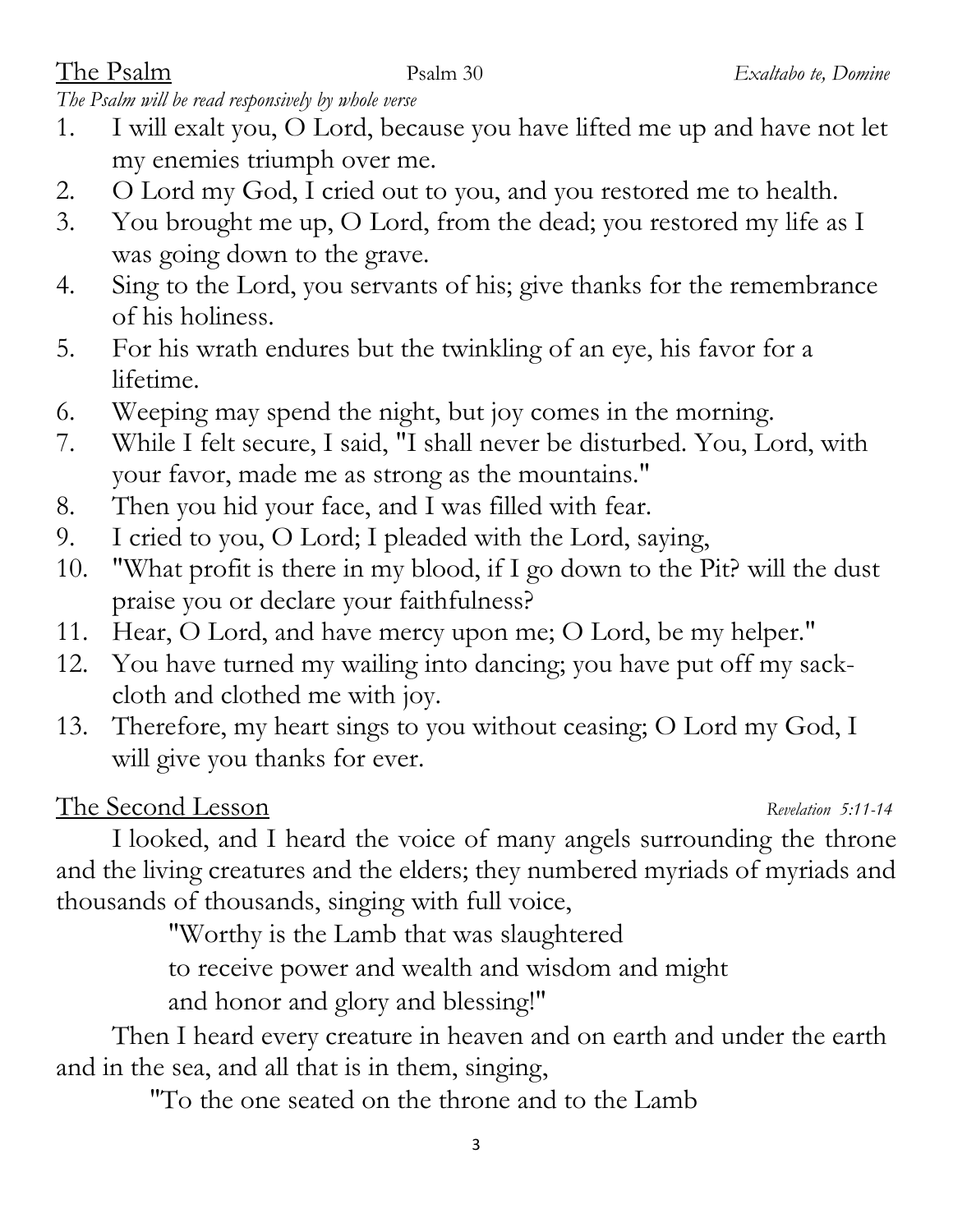be blessing and honor and glory and might forever and ever!" And the four living creatures said, "Amen!" And the elders fell down and worshiped.

*Lector* The Word of the Lord. *People* Thank be to God!

Sequence Hymn *Shepherd of souls, refresh and bless* **H343**

## The Gospel Lesson *John 21:1-19*

*Celebrant* The Holy Gospel of our Lord Jesus Christ according to John. *People* Glory to you, Lord Christ.



Jesus Eating with his Disciples by James Tissot

Jesus showed himself again to the disciples by the Sea of Tiberias; and he showed himself in this way. Gathered there together were Simon Peter, Thomas called the Twin, Nathanael of Cana in Galilee, the sons of Zebedee, and two others of his disciples. Simon Peter said to them, "I am going fishing."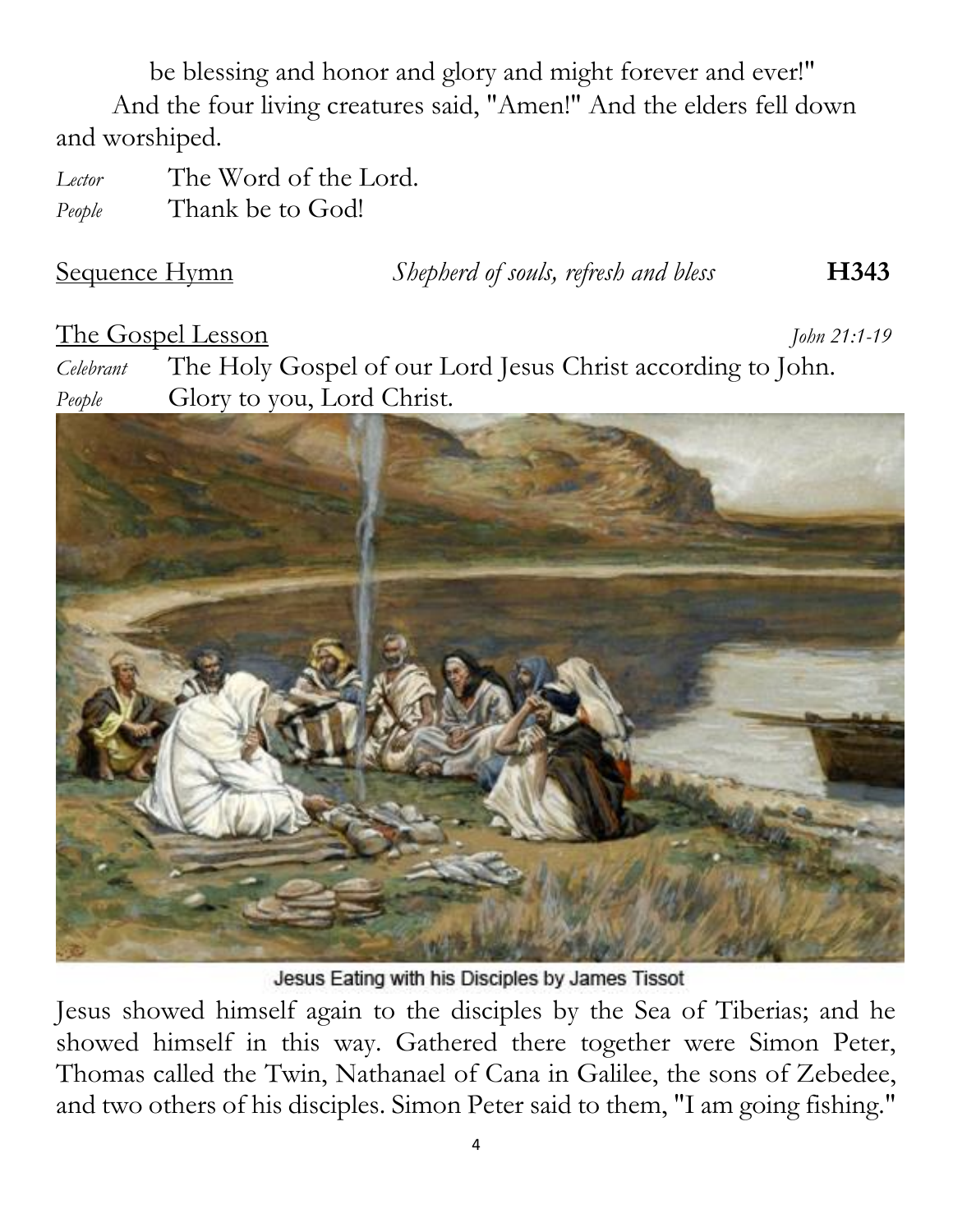They said to him, "We will go with you." They went out and got into the boat, but that night they caught nothing.

Just after daybreak, Jesus stood on the beach; but the disciples did not know that it was Jesus. Jesus said to them, "Children, you have no fish, have you?" They answered him, "No." He said to them, "Cast the net to the right side of the boat, and you will find some." So they cast it, and now they were not able to haul it in because there were so many fish. That disciple whom Jesus loved said to Peter, "It is the Lord!" When Simon Peter heard that it was the Lord, he put on some clothes, for he was naked, and jumped into the sea. But the other disciples came in the boat, dragging the net full of fish, for they were not far from the land, only about a hundred yards off.

When they had gone ashore, they saw a charcoal fire there, with fish on it, and bread. Jesus said to them, "Bring some of the fish that you have just caught." So Simon Peter went aboard and hauled the net ashore, full of large fish, a hundred fifty-three of them; and though there were so many, the net was not torn. Jesus said to them, "Come and have breakfast." Now none of the disciples dared to ask him, "Who are you?" because they knew it was the Lord. Jesus came and took the bread and gave it to them, and did the same with the fish. This was now the third time that Jesus appeared to the disciples after he was raised from the dead.

When they had finished breakfast, Jesus said to Simon Peter, "Simon son of John, do you love me more than these?" He said to him, "Yes, Lord; you know that I love you." Jesus said to him, "Feed my lambs." A second time he said to him, "Simon son of John, do you love me?" He said to him, "Yes, Lord; you know that I love you." Jesus said to him, "Tend my sheep." He said to him the third time, "Simon son of John, do you love me?" Peter felt hurt because he said to him the third time, "Do you love me?" And he said to him, "Lord, you know everything; you know that I love you." Jesus said to him, "Feed my sheep. Very truly, I tell you, when you were younger, you used to fasten your own belt and to go wherever you wished. But when you grow old, you will stretch out your hands, and someone else will fasten a belt around you and take you where you do not wish to go." (He said this to indicate the kind of death by which he would glorify God.) After this he said to him, "Follow me."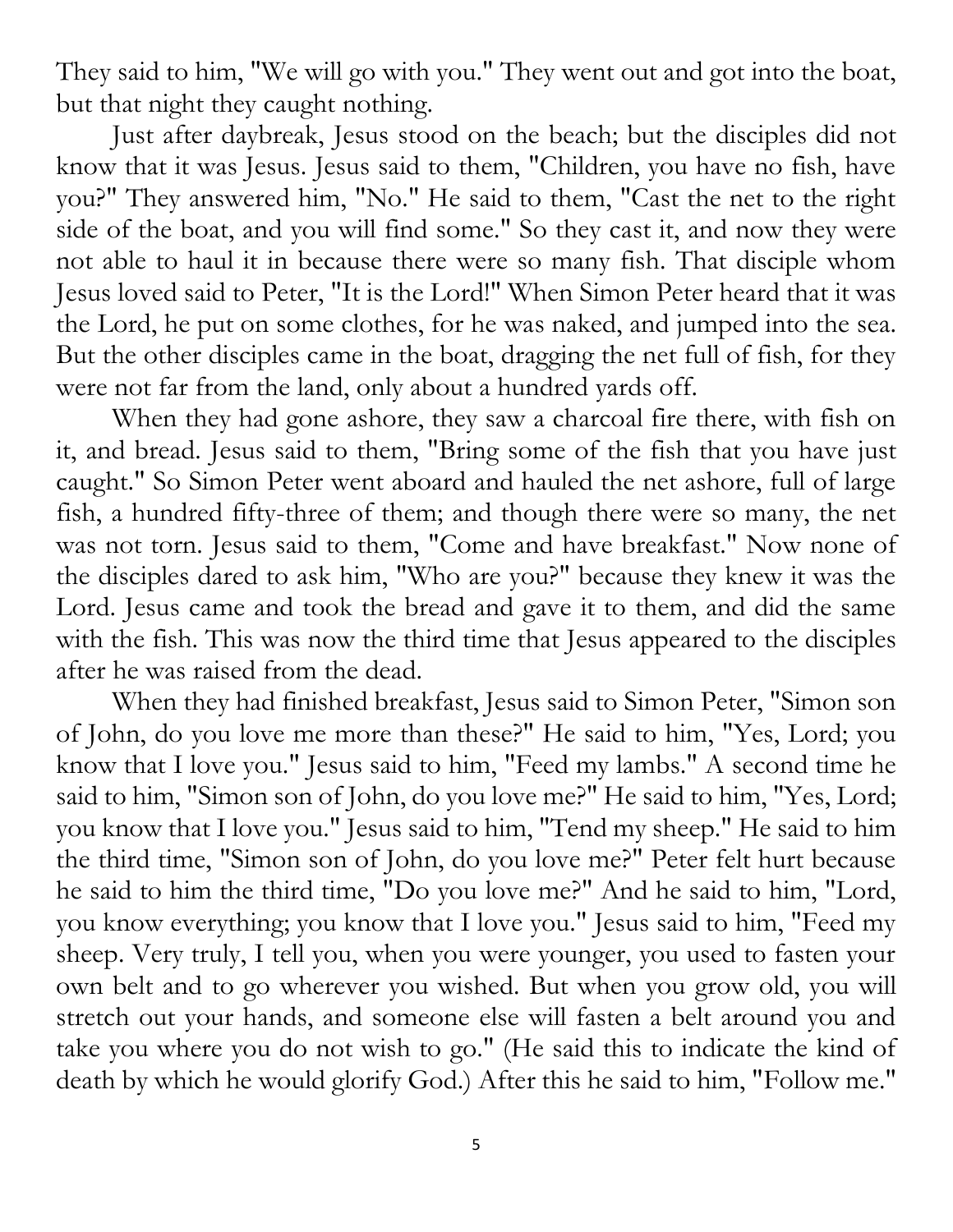*Celebrant* The Gospel of the Lord. People Praise to you, Lord Christ.

The Sermon The Rev. Paul Barker

The Nicene Creed *All stand as they are able*  We believe in one God, the Father, the Almighty, maker of heaven and earth, of all that is, seen and unseen. We believe in one Lord, Jesus Christ, the only Son of God, eternally begotten of the Father, God from God, Light from Light, true God from true God, begotten, not made, of one Being with the Father. Through him all things were made. For us and for our salvation he came down from heaven: by the power of the Holy Spirit he became incarnate from the Virgin Mary, and was made man. For our sake he was crucified under Pontius Pilate; he suffered death and was buried. On the third day he rose again in accordance with the Scriptures; he ascended into heaven and is seated at the right hand of the Father. He will come again in glory to judge the living and the dead, and his kingdom will have no end. We believe in the Holy Spirit, the Lord, the giver of life, who proceeds from the Father and the Son.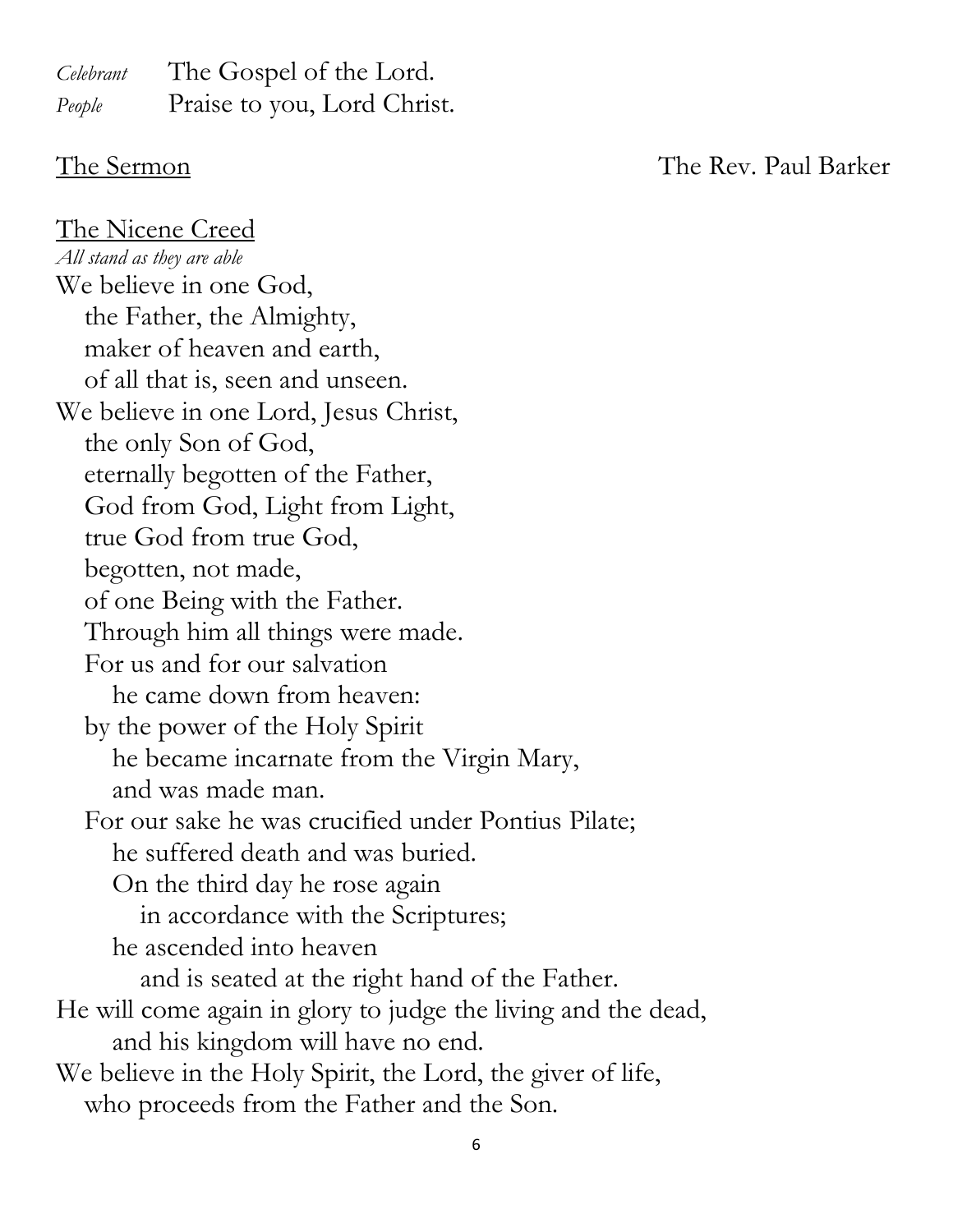With the Father and the Son he is worshiped and glorified. He has spoken through the Prophets. We believe in one holy catholic and apostolic Church. We acknowledge one baptism for the forgiveness of sins. We look for the resurrection of the dead, and the life of the world to come. Amen.

## **The Prayers of the People**

Father, we pray for your holy Catholic Church; *That we all may be one.*

Grant that every member of the Church may truly and humbly serve you; *That your Name may be glorified by all people.*

We pray for Mike and Matthew, our Bishops, for Lou our priest, and for all bishops, priests, and deacons;

*That they may be faithful ministers of your Word and Sacraments.*

We pray for all who govern and hold authority in the nations of the world; *That there may be justice and peace on the earth.*

Give us grace to do your will in all that we undertake; *That our works may find favor in your sight.*

Have compassion on those who suffer from any grief or trouble; *That they may be delivered from their distress.*

Give to the departed eternal rest; *Let light perpetual shine upon them.*

We praise you for your saints who have entered into joy; *May we also come to share in your heavenly kingdom.* Let us pray for our own needs and those of others.

In our Diocesan Cycle of prayer, we pray for St. Ann's, New Martinsville and Grace, St. Mary's

In our Anglican Cycle of prayer, we pray for the Episcopal Church in the **Philippines** 

We pray for all who are on our parish prayer list, and for any others that we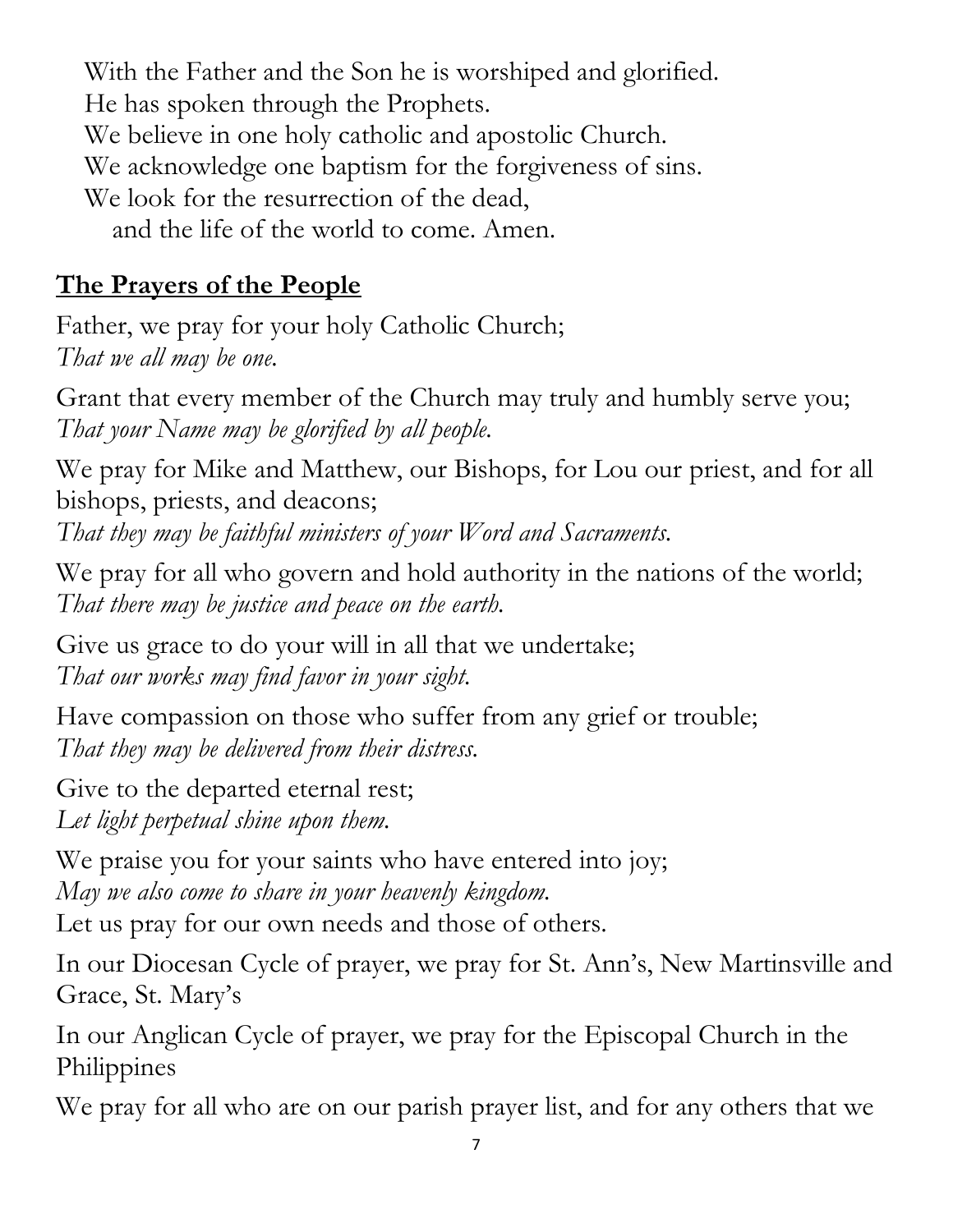might now name, either silently or aloud

*Pause*

We pray for all who have died, especially our loved ones who have gone before us, and for any others that we might now name, either silently or aloud

## *Pause*

We give thanks for all of the blessings of this life, for our family, friends and loved ones, and for any other thanksgivings we might now name, either silently or aloud.

## *Pause*

Let us join together in the Prayer for the Transition

Dear God, we ask for mercy and grace in this journey. We commit to the process of finding a new rector for our parish, and that it will be in your name and to your glory. We ask for insight and self-reflection, that we may know our needs and properly envision a future together, uplifting all and seeing the incredible ministries that you will share with us. We pray for the members of the Search Committee, the Vestry, and our Interim Rector, as well as our bishops and their staff, that all may be blessed and guided in this search process. Open our eyes and our hearts to all possibilities and lead us with your wisdom. May your glory shine through us in this mission we are undertaking. In Christ's name we pray. Amen.

## *The Celebrant concludes the prayers*

O Lord our God, accept the fervent prayers of your people; in the multitude of your mercies, look with compassion upon us and all who turn to you for help; for you are gracious, O lover of souls, and to you we give glory, Father, Son, and Holy Spirit, now and for ever. *Amen.*

*The Confession of Sin may be omitted during the Season of Easter*

## **The Peace**

*Celebrant* The peace of the Lord be always with you. *People* And also with you.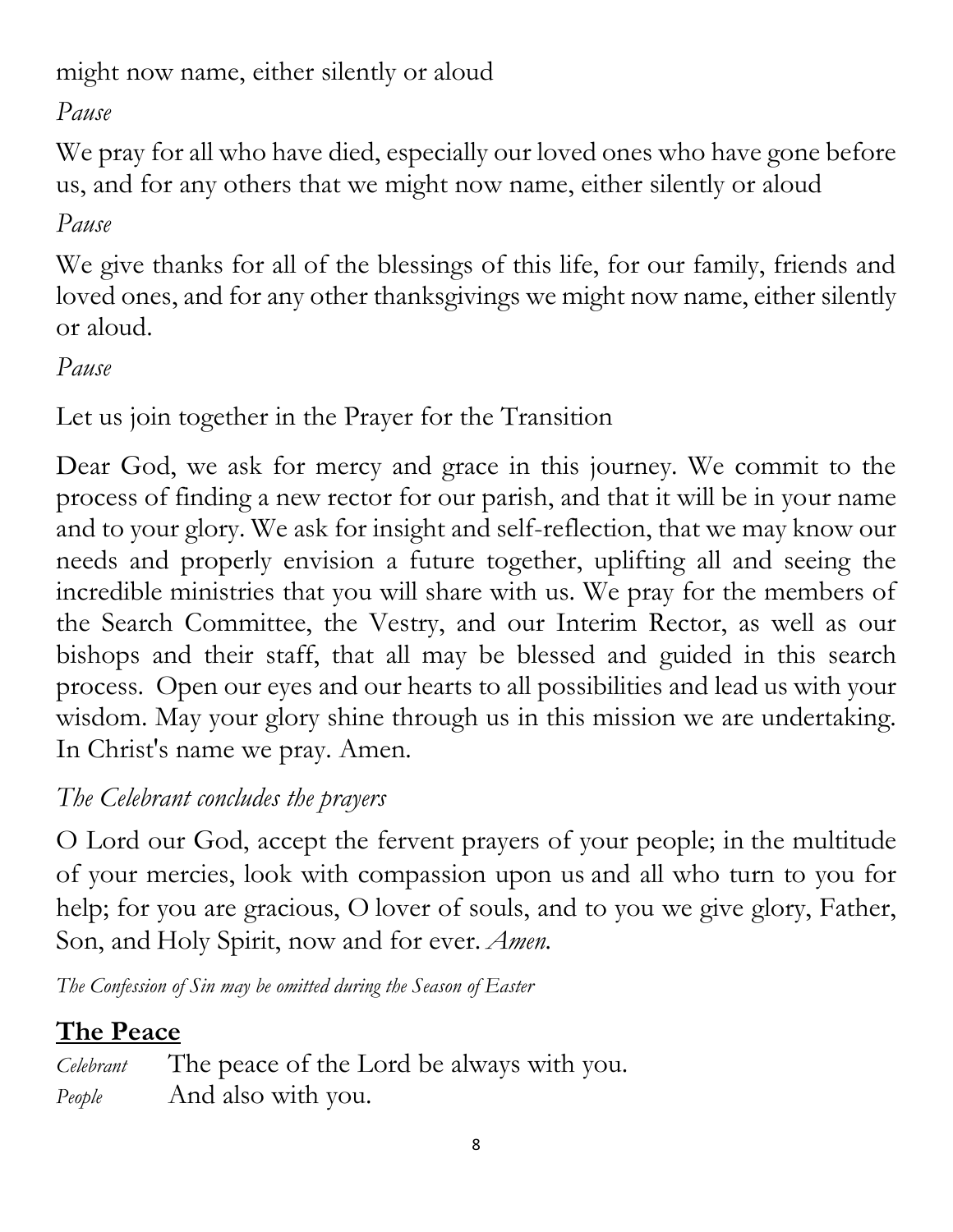## **The Holy Eucharist**

**Offertory** 

*After the Offertory piece has been played the People stand and sing the familiar tune of the "Old 100th "*

Praise God, from whom all blessing flow; Praise Him, all creatures here below; Praise Him above, ye heavenly host: Praise Father, Son, and Holy Ghost.

Let us pray in the words our Savior Christ has taught us.

*People and Deacon*

Our Father, who art in heaven, hallowed be thy Name, thy kingdom come, thy will be done, on earth as it is in heaven. Give us this day our daily bread. And forgive us our trespasses, as we forgive those who trespass against us. And lead us not into temptation, but deliver us from evil. For thine is the kingdom, and the power, and the glory, for ever and ever. Amen.

*The Deacon then presents the Sacrament to the People* The Gifts of God, for the People of God.

## The Prayer for Spiritual Communion

In union, O Lord, with your faithful people at every altar of your Church, where the Holy Eucharist is now being celebrated, I desire to offer to you praise and thanksgiving. I remember your death, Lord Christ; I proclaim your resurrection; I await your coming in glory. And since I cannot receive you today in the Sacrament of your Body and Blood, I beseech you to come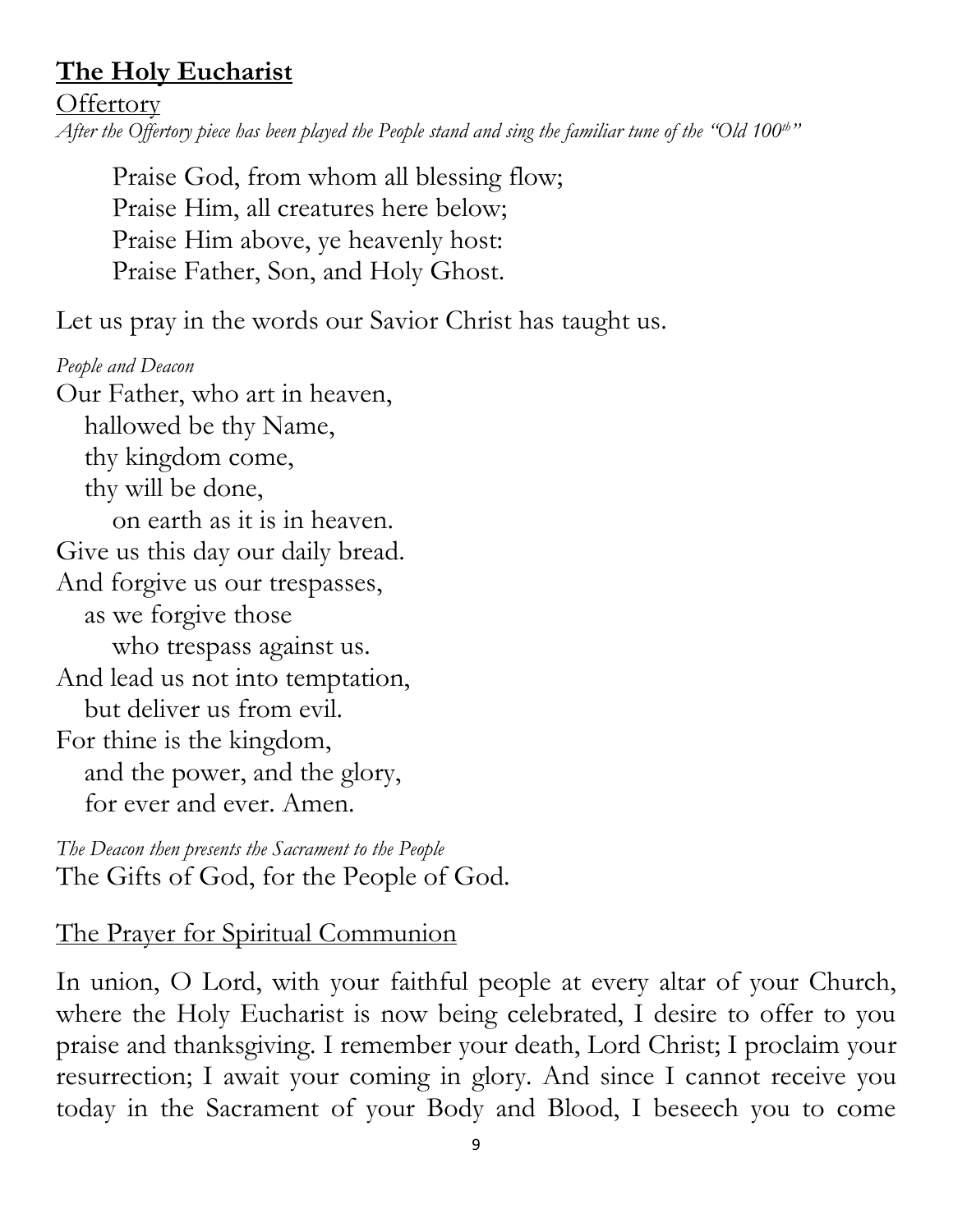spiritually into my heart. Cleanse and strengthen me with your grace, Lord Jesus, and let me never be separated from you. May I live in you, and you in me, in this life and in the life to come. Amen.

## The Distribution of the Holy Sacrament

All baptized Christians, regardless of age or denomination, are invited and encouraged to receive the sacrament. Everyone, regardless of faith, is welcome to receive a blessing— simply cross your arms in front of you approach the priest. Each row, beginning in the front, should come up to the chancel step to receive the Blessed Bread. The Chalice cannot be offered at this time by direction of the Bishop of West Virginia. Once the priest has dropped the Blessed Bread in your hand you should return by the side aisle to your pew. Once a row has been Communed, the next is free to come to the chancel steps. Gluten free wafers are available to those who request them.

## Communion Hymns

| That Easter day was joy and bright | H <sub>193</sub> |
|------------------------------------|------------------|
| Come away to the skies, my beloved | H <sub>213</sub> |

Our Prayer after Communion

*After Communion, the Deacon says*

Let us pray.

## *Deacon and People* Eternal God, heavenly Father,

you have graciously accepted us as living members of your Son our Savior Jesus Christ, and you have fed us with spiritual food in the Sacrament of his Body and Blood. Send us now into the world in peace, and grant us strength and courage to love and serve you with gladness and singleness of heart; through Christ our Lord. Amen.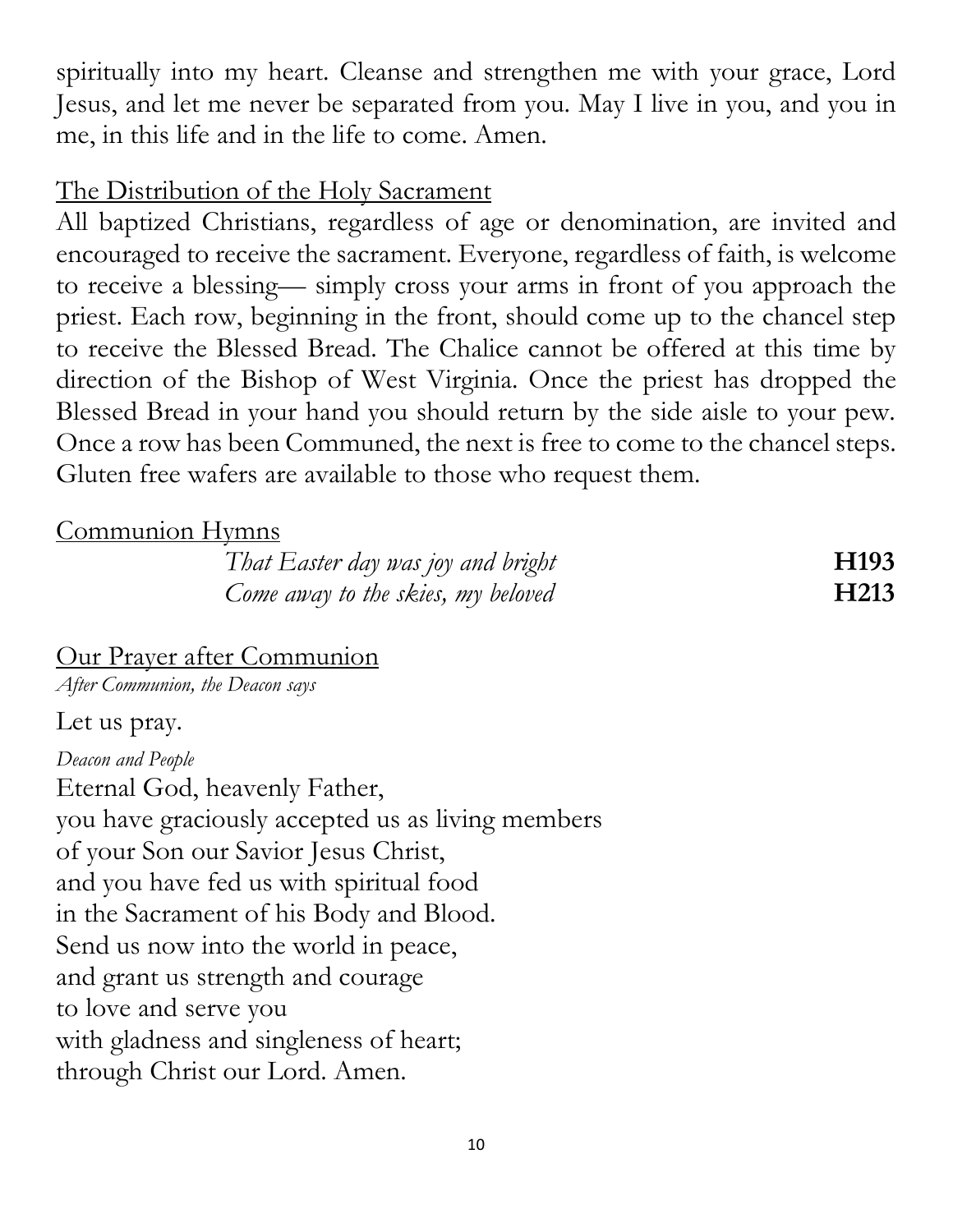### **The Dismissal**

Alleluia, alleluia! Let us go forth in the name of Christ. *People Thanks be to God. Alleluia, alleluia!*

### Postlude

## **Please Keep the Following in Your Prayers:**

Dorene Dimes, Bonnie Taylor, Joe Sanders, Bea Paine, Bob and Peggy Walk, John Kersey, Martha Linkous, Jay Kephart, Buck and Louisa Sowers, Donna Fortune, Ed and Gladys Fortune, Ivy and the Gaines Family, Brian, Lane, Loraine, Sherry, and Lilian Blackman.

## **Attendance Last Sunday:** 30

**Birthdays This Week**: Murial Mead, Sloane Hunter, Pat McCoy, Vic Bowman, Theron Lewis, Ramona Parks, Patty Richardson, and Pat Wimmer.

## **Participants in Today's Liturgy**

Acolytes Rob Merritt Lectors David Kersey Intercessor Teresa Paine

Celebrant The Rev. Paul Barker Organist & Choirmaster Terry E. Whittington, Jr. Altar Guild Betty Nash and Grey Kiser



The Altar Flowers are given today for the greater Glory of God by Terry Whittington in loving memory of his parents Terry E. and Thelma Kelly Whittington

$$
\setminus \text{O}(2\text{C})
$$